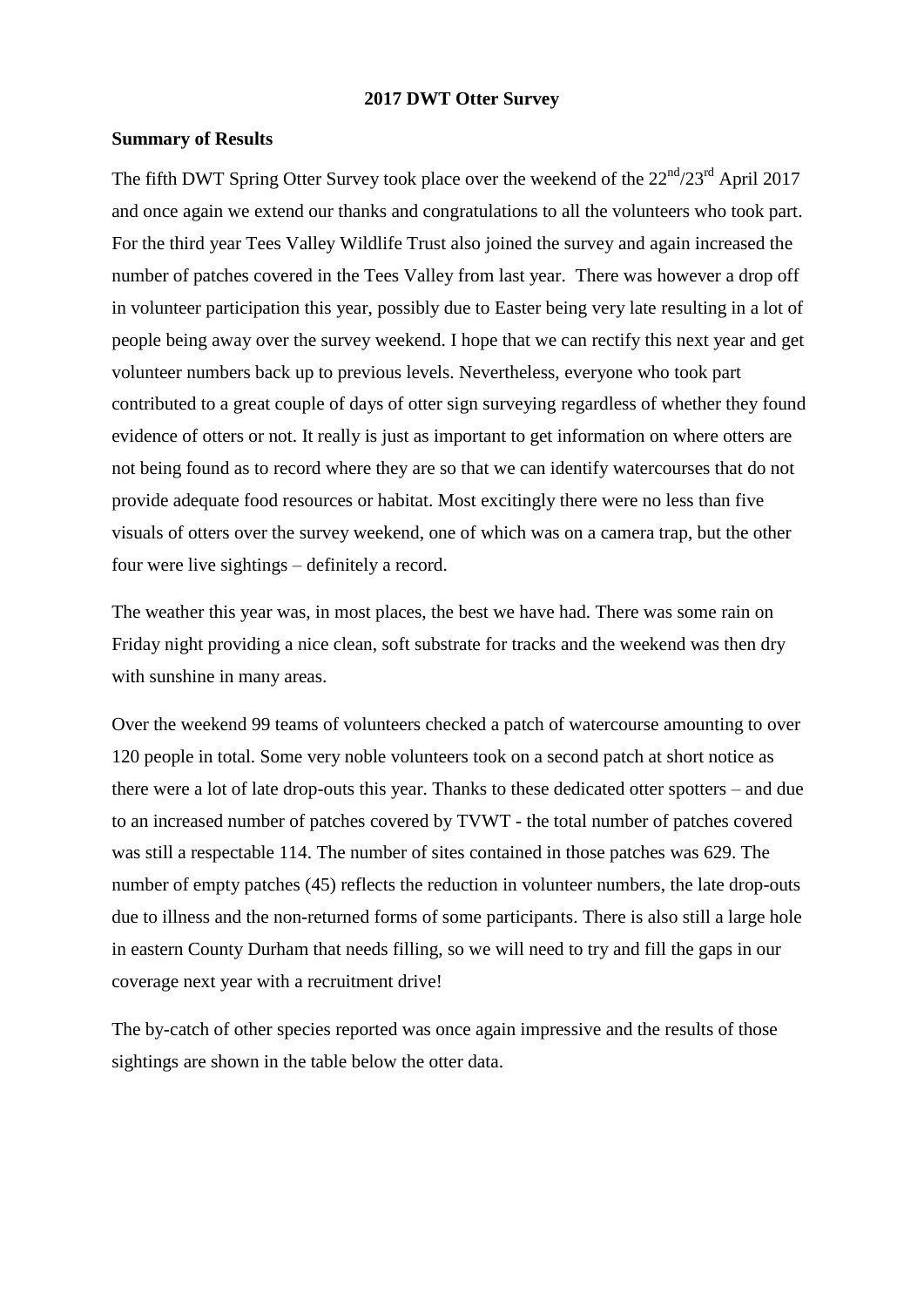## **Otters**

Of the 629 sites checked 272 (43%) were positive for otter signs which is a very slight decrease from last year. A further 20 sites had possible or inconclusive signs. There were 337 sites (54%) which were totally negative – an almost identical percentage to 2016. As explained in previous years although this may sound a lot it gives us confidence that we are looking in enough places as there are still more sites where there are no otters than sites where we find evidence of otter activity. It is unlikely therefore that we are overlooking many. However, the large number of empty patches this year does mean we are likely to have missed some.

There were 70 Day 2 'hits' (fresh signs) which is down on last year but within the range of previous years. As usual, many of these 'hits' were close together in the same or neighbouring patches and so have been adjudicated to belong to a single territory. There were four patches where fresh deposits were found on Day 1 but nothing new was discovered on Day 2, and that were sufficiently isolated from the next nearest 'hit', allowing us to be fairly confident that we were just not looking in the right place on the Sunday. These have been adjudicated as 'Near Miss' otter territories. There was also a sighting of two otters the week after the survey weekend on a patch where we had no surveyor and that is totally isolated from all neighbouring patches. This has been adjudicated as a Reasonable Suspicion territory.

As always I have erred on the side of caution when allocating 'hits' to territories and have tended to lump fresh signs together into one territory rather than split them into two if they are quite close together.

For those unfamiliar with the way the data are analysed it is important to emphasise that we are counting otter territories here not individual animals. It is reasonable to assume therefore that many of the adjudicated territories will contain females with cubs meaning the number of actual otters will be greater than the number of territories. This is as accurate as we can be when surveying for an elusive, wide-ranging, cryptic animal that has no individually identifiable markings.

You will see in the results table below that the number of estimated territories this year is 37. This is two more than last year and the highest total yet, although still within the range of previous years. It remains to be seen if the otter population is still increasing or has reached its limit. We certainly need to fill the gaps in our coverage to find out if there are more territories that we have been missing. Meanwhile, there are certainly more daytime sightings now which may suggest that otters are becoming less fearful of humans.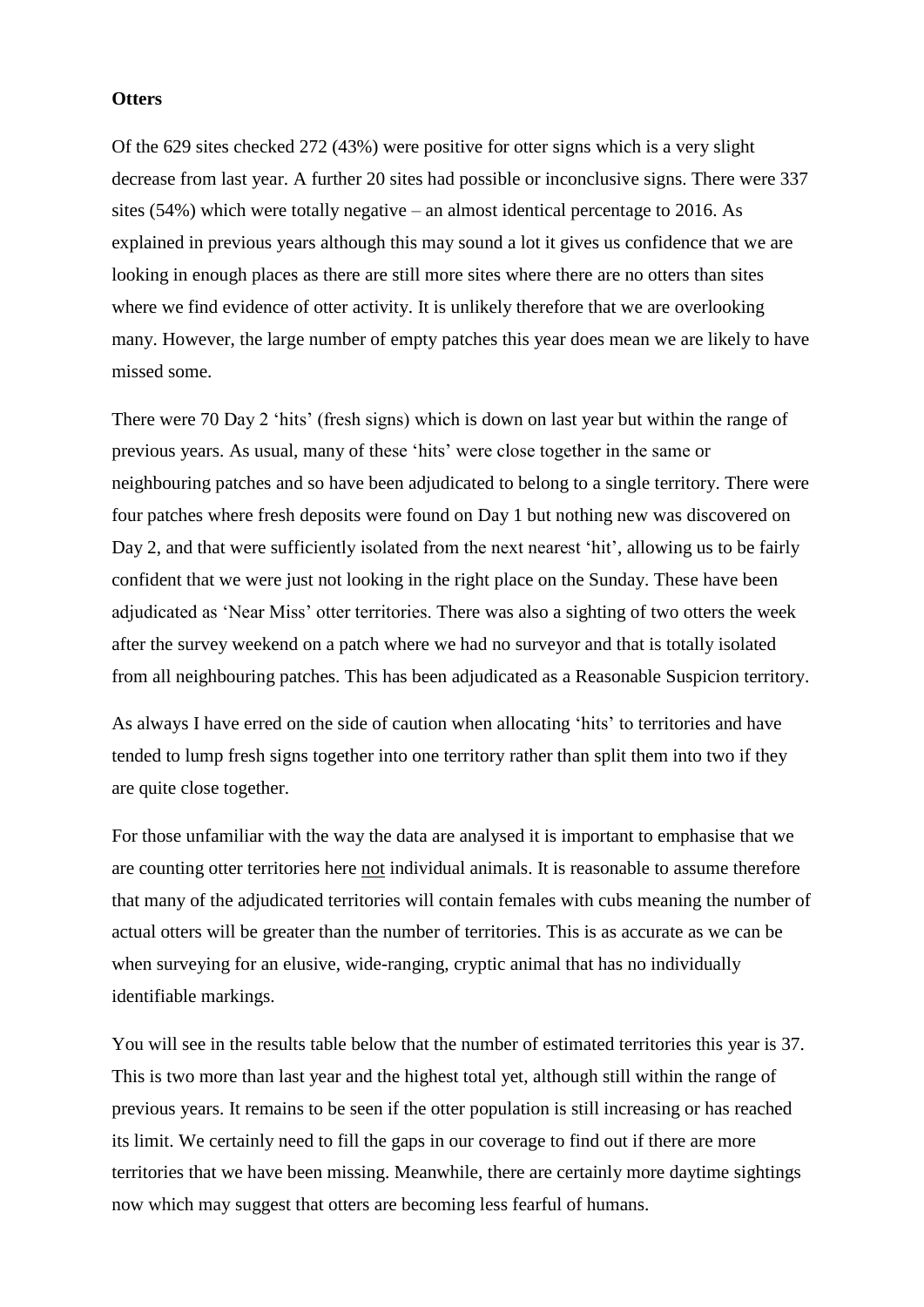This being the fifth year of the survey it is once again reassuring that the results are remarkably consistent with those from previous years. Not only does this give us confidence that we are getting things about right, but it also suggests that the otter population is relatively stable at this time. Whether that population is at carrying capacity (the maximum number of animals that can be supported in a given environment in terms of food and habitat) or not it is difficult to say. It is also impossible to know how the current population compares with the historic population as there are no figures to compare with.

#### **Other species**

There was another increase in the number of reported sightings of other species this year with a total of 99 species of birds, mammals, amphibians, insects and plants!

Avocets were on the list for the first time with 8 birds being recorded over the two days. There were 22 dippers seen plus 4 nests and three species of owl - two Barn owls, one Little owl and one Long-eared owl. The buzzard count was once again 10 and 3 red kites were seen. Another new species for the list was Grasshopper warbler with 4 birds recorded.

For mammals, there was a first appearance on the 'other species' list for a common seal seen on the Wear in the Washington area. The reports of deer tracks/visuals were up to 28 records with 15 individual roe deer being sighted. There were two fox sightings and visuals of 6 brown hares. Sightings of mink scat and tracks were down slightly on last year at 25 records, but that is still high (see Figure 5). There was one visual of a mink on the River Tees. Please continue to record and report your mink sightings throughout the year as we are still trying to build a picture of their distribution across the wider area.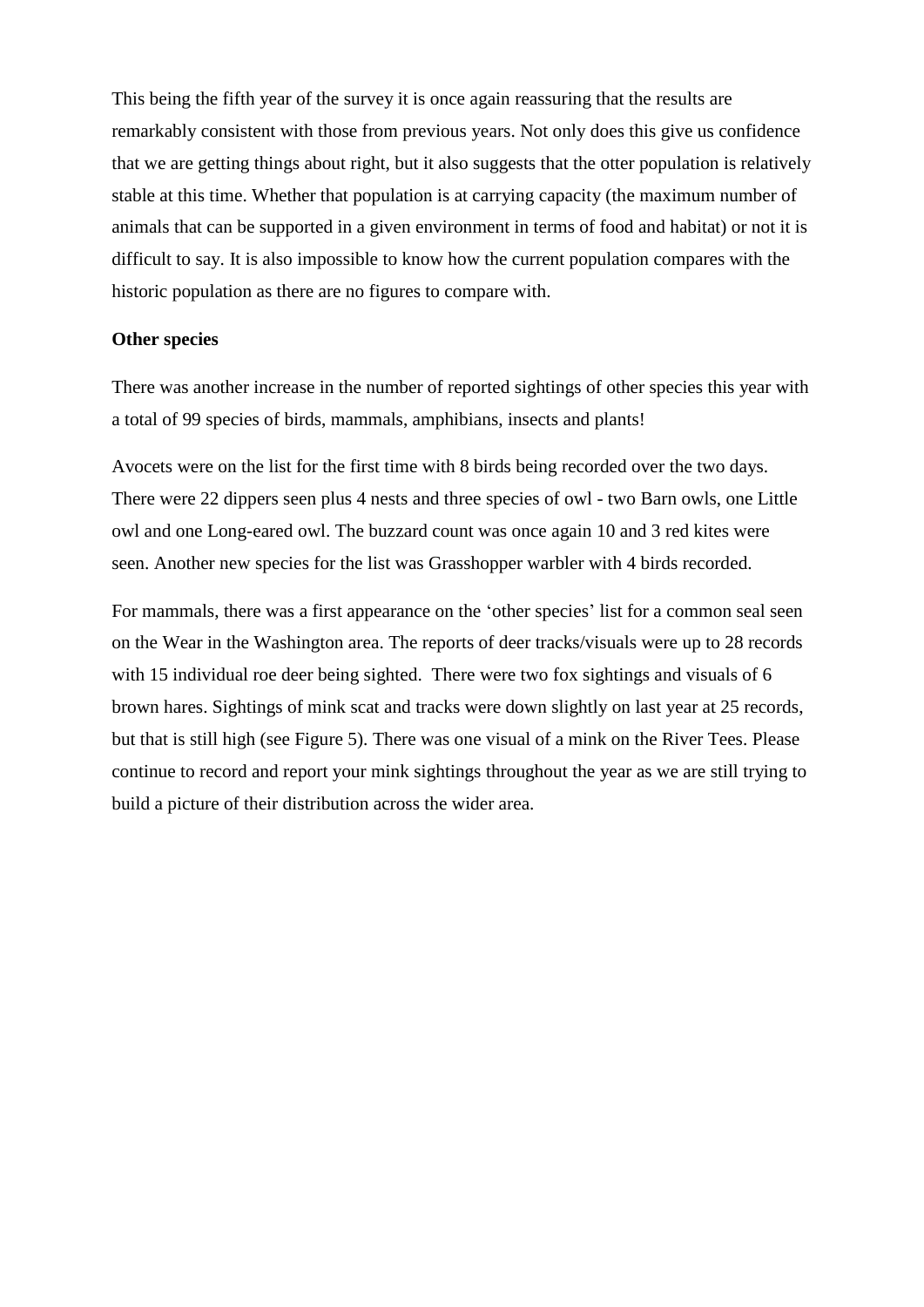

**Figure 1.** Map showing positive and negative records from 2017 survey



**Figure 2.** Map showing located territories, near misses and reasonable suspicion otters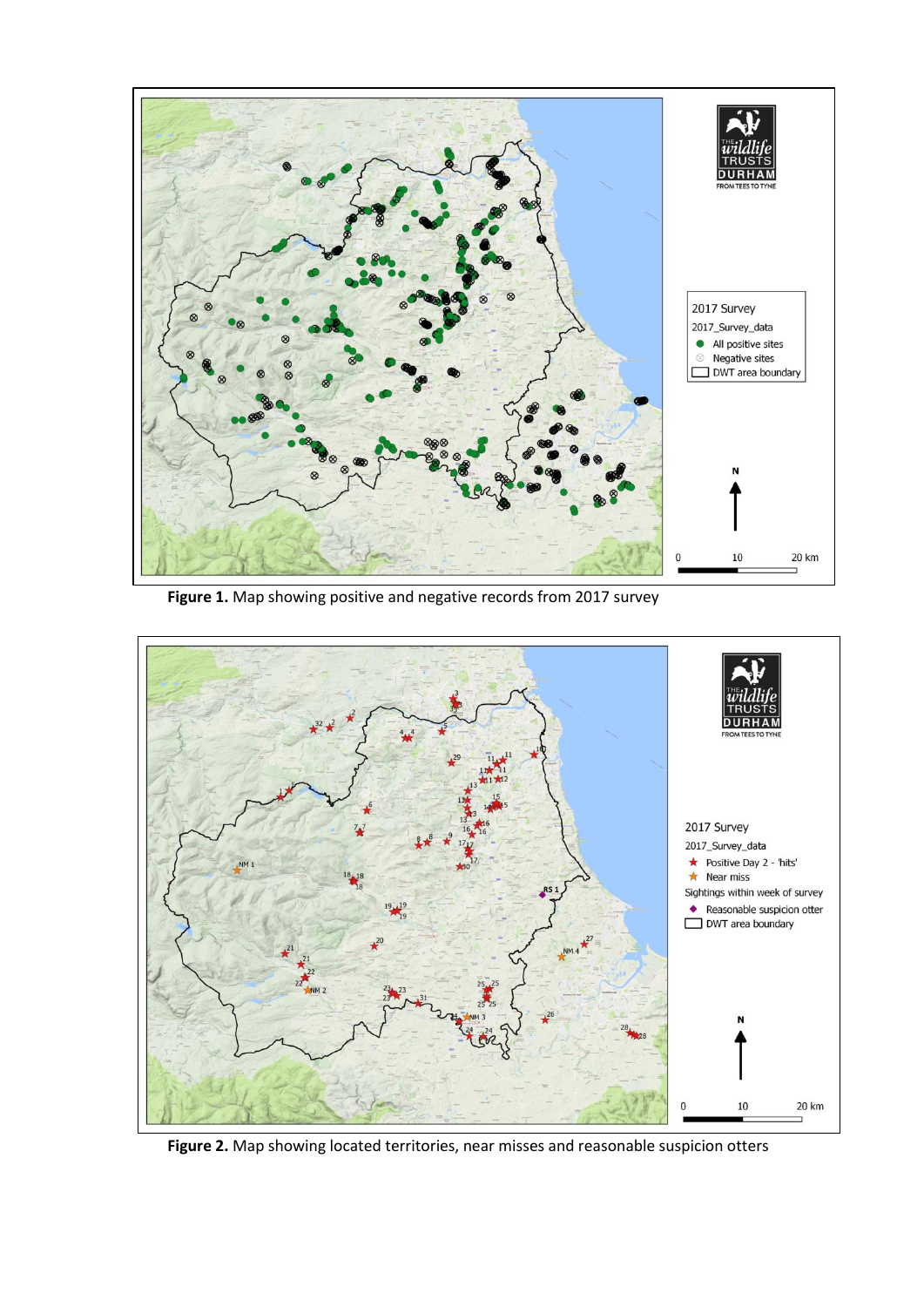|  | <b>Otter Survey data</b> |  |
|--|--------------------------|--|
|--|--------------------------|--|

| <b>Catchment</b>   | <b>Patches</b> | <b>Sites</b> | <b>Negative sites</b> | <b>Positives (possibles)</b> | <b>Hits</b> | Near miss and<br>reasonable<br>suspicion | <b>Otter territories</b> |
|--------------------|----------------|--------------|-----------------------|------------------------------|-------------|------------------------------------------|--------------------------|
| Tees               | 44             | 219          | 142                   | 72(5)                        | 21          | 4                                        | 9                        |
| Tyne               | 17             | 111          | 59                    | 51(1)                        | 13          | $\theta$                                 | ┑                        |
| Wear               | 53             | 294          | 131                   | 149 (14)                     | 36          |                                          | 16                       |
| <b>Ryhope Dene</b> |                | 5            |                       | $\theta$                     | 0           | $\theta$                                 | $\theta$                 |
| <b>Totals</b>      | $115*$         | 629          | 337                   | 272(20)                      | 70          | 5                                        | 32                       |

\*1 patch had sites in both Tees and Wear catchments

| 2017 Summary                         |    |
|--------------------------------------|----|
| Empty patches                        |    |
| Otter territories located            | 32 |
| Reasonable suspicion/ near misses    | 5  |
| <b>Total adjudicated territories</b> | 37 |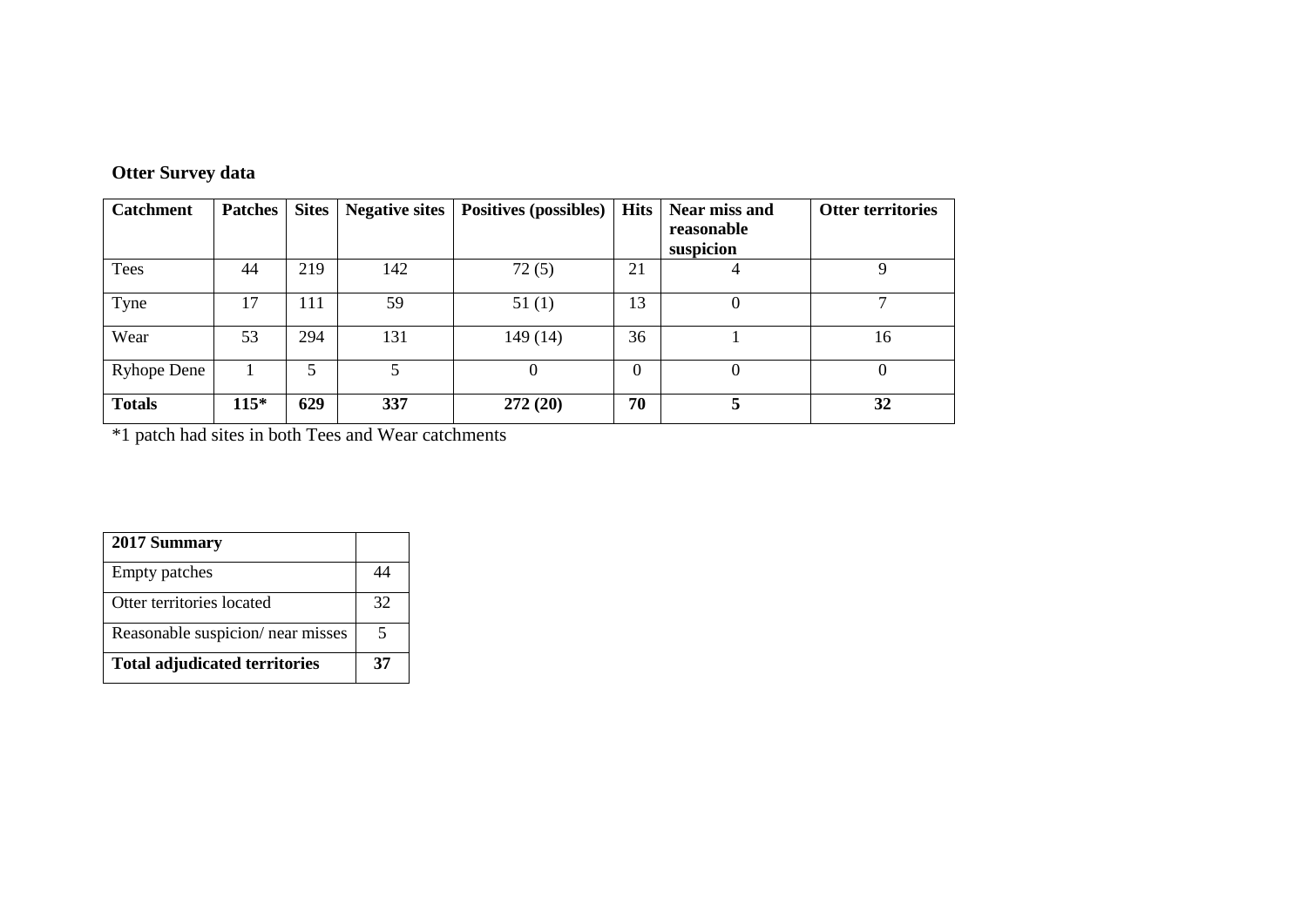|                                         | <b>Surveys Summary</b> |                   |                   |                   |                   |
|-----------------------------------------|------------------------|-------------------|-------------------|-------------------|-------------------|
|                                         | <b>April 2013</b>      | <b>April 2014</b> | <b>April 2015</b> | <b>April 2016</b> | <b>April 2017</b> |
| <b>Patches</b>                          | 93                     | 100               | 112               | 119               | 114               |
| <b>Total sites</b>                      | 517                    | 588               | 608               | 644               | 629               |
| <b>Sites positive</b>                   | 216                    | 212               | 260               | 281               | 272               |
| % sites positive                        | 42                     | 36                | 43                | 44                | 43                |
| % sites negative                        | 56                     | 60                | 53                | 53                | 54                |
| 'Hits'                                  | 59                     | 67                | 56                | 78                | 70                |
| <b>Located territories</b>              | 26                     | 29                | 27                | 30                | 32                |
| <b>Near misses/Reasonable suspicion</b> | 3                      | 6                 | 9                 | 5                 | 5                 |
| <b>Adjudicated territories</b>          | 29                     | 35                | 36                | 35                | 37                |



**Figure 3.** Adjudicated otter territories identified in five DWT Otter Surveys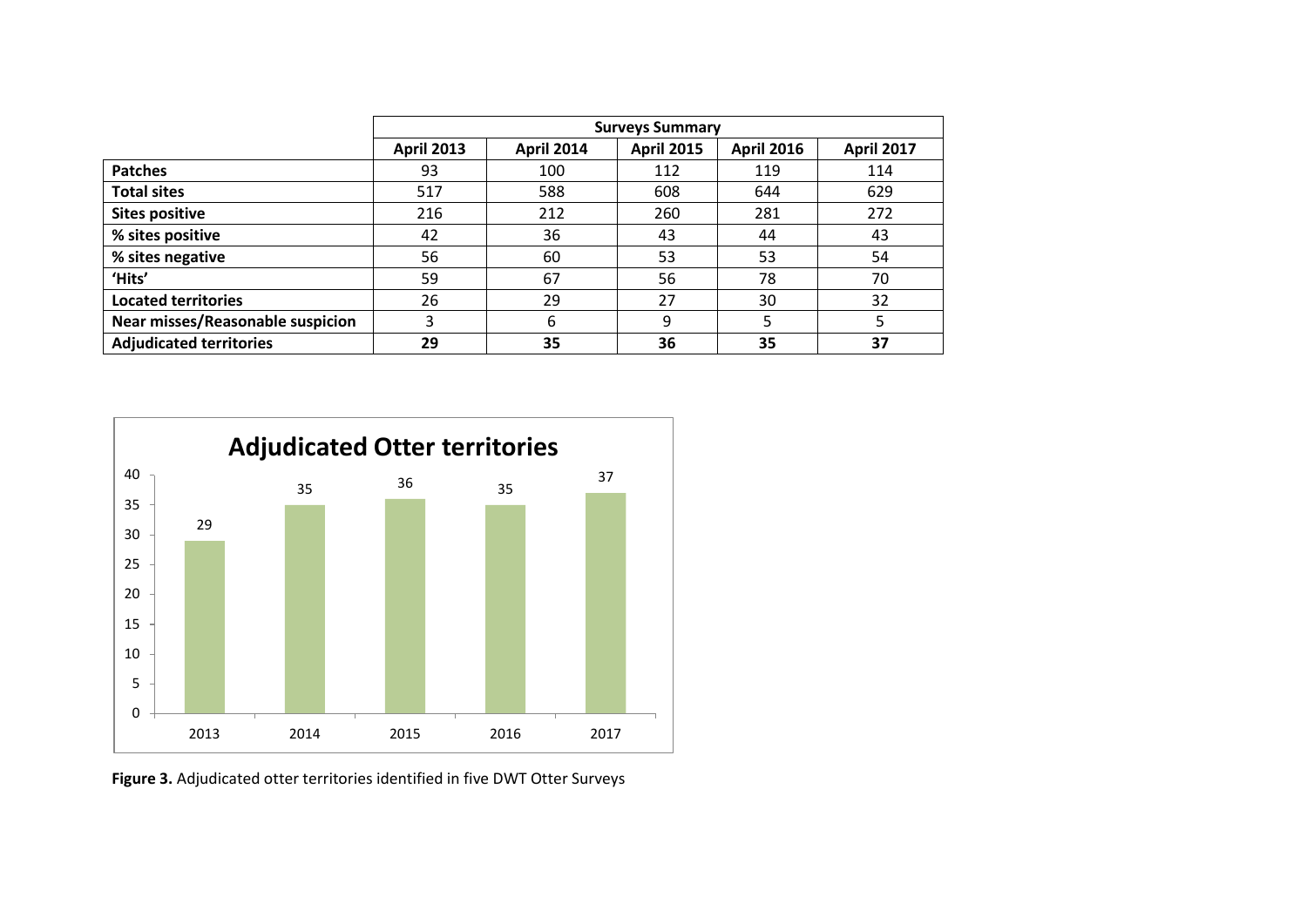# **By-catch of other species**

|              | <b>Species</b>           | No of Records* |
|--------------|--------------------------|----------------|
| <b>Birds</b> | Avocet                   | $\overline{2}$ |
|              | Barn owl                 | $\overline{2}$ |
|              | Black-headed gull        | $\mathbf{1}$   |
|              | Blackbird                | $\overline{2}$ |
|              | Blackcap                 | $\overline{7}$ |
|              | <b>Black</b> grouse      | $\mathbf{1}$   |
|              | Blue tit                 | 3              |
|              | Bullfinch                | 6              |
|              | <b>Buzzard</b>           | 6              |
|              | Canada goose             | $\mathbf{1}$   |
|              | Chaffinch                | 3              |
|              | Chiffchaff               | 10             |
|              | Common sandpiper         | $\overline{3}$ |
|              | Common tern              | $\mathbf{1}$   |
|              | Coot                     | $\mathbf{1}$   |
|              | Cormorant                | $\overline{7}$ |
|              | Curlew                   | 13             |
|              | Dipper                   | 22             |
|              | Eider duck               | $\overline{2}$ |
|              | Goldcrest                | $\mathbf{1}$   |
|              | Goldfinch                | 8              |
|              | Goosander                | $\overline{7}$ |
|              | Grasshopper warbler      | 3              |
|              | Great crested grebe      | $\overline{4}$ |
|              | Great spotted woodpecker | 9              |
|              | Great tit                | $\mathbf{1}$   |
|              | Greenfinch               | $\mathbf{1}$   |
|              | Grey heron               | $10\,$         |
|              | Grey partridge           | $\overline{2}$ |
|              | Grey wagtail             | 11             |
|              | Greylag geese            | 5              |
|              | Herring gull             | $\mathbf{1}$   |
|              | House sparrow            | $\mathbf{1}$   |
|              | Jackdaw                  | $\overline{4}$ |
|              | Jay                      | $\mathbf{1}$   |
|              | Kestrel                  | $\overline{3}$ |
|              | Kingfisher               | $\overline{5}$ |
|              | Lapwing                  | $10\,$         |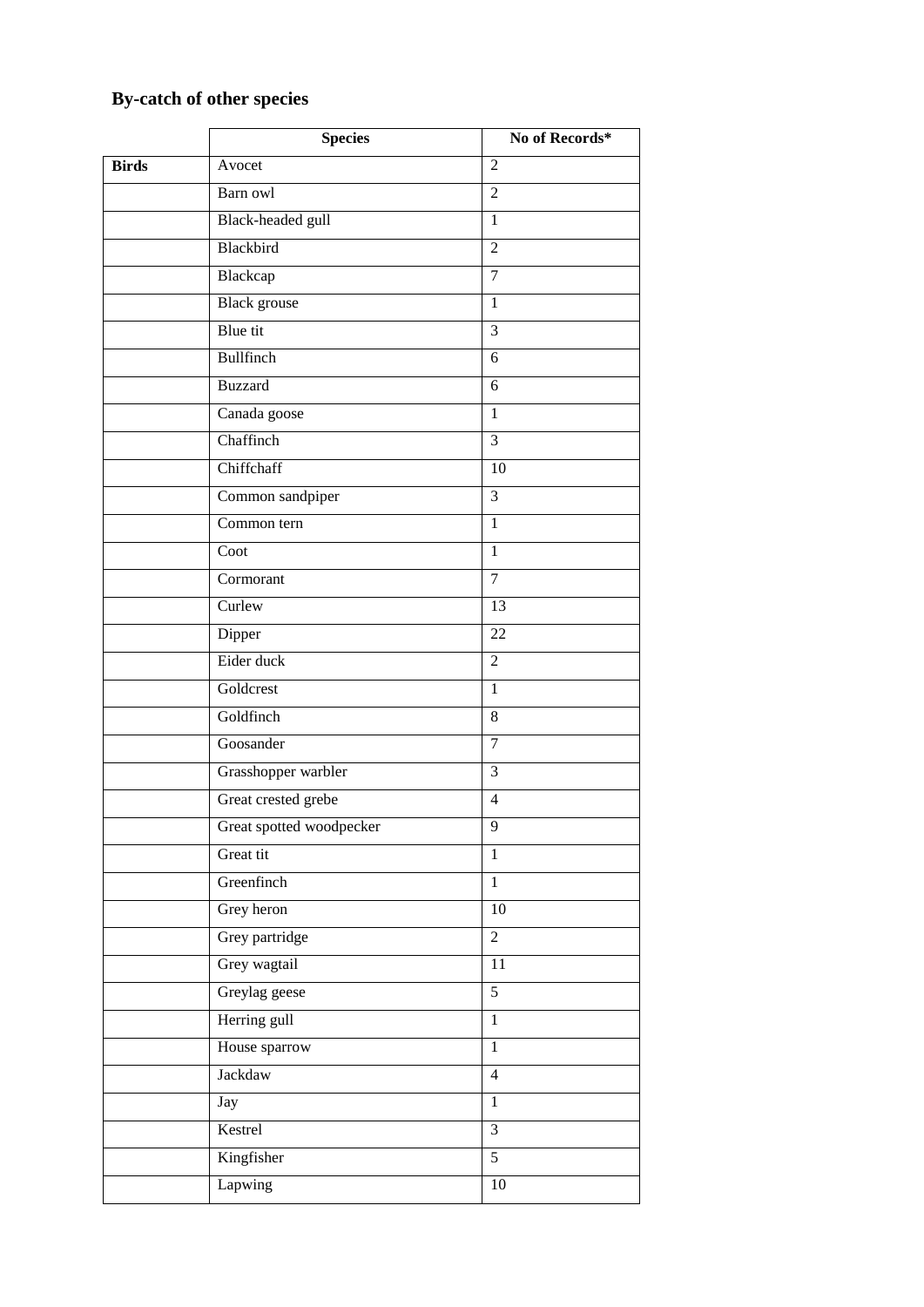|                                     | Linnet                    | 1              |  |  |
|-------------------------------------|---------------------------|----------------|--|--|
|                                     | Little egret              | $\mathbf{1}$   |  |  |
|                                     | Little grebe              | $\mathbf{1}$   |  |  |
|                                     | Little owl                | $\mathbf{1}$   |  |  |
|                                     | Long tailed tit           | $\overline{2}$ |  |  |
|                                     | Long eared owl            | $\mathbf{1}$   |  |  |
|                                     | Mallard                   | 15             |  |  |
|                                     | Mandarin duck             | $\mathbf{1}$   |  |  |
|                                     | Meadow pipit              | $\overline{2}$ |  |  |
|                                     | Merganser                 | $\mathbf{1}$   |  |  |
|                                     | Mistle thrush             | $\overline{2}$ |  |  |
|                                     | Moorhen                   | $\overline{4}$ |  |  |
|                                     | Mute swan                 | $\overline{7}$ |  |  |
|                                     | Nuthatch                  | $\overline{2}$ |  |  |
|                                     | Oystercatcher             | 15             |  |  |
|                                     | Pheasant                  | $\mathbf{1}$   |  |  |
|                                     | Pied wagtail              | $\overline{5}$ |  |  |
|                                     | Red grouse                | 3              |  |  |
|                                     | Red kite                  | $\overline{2}$ |  |  |
|                                     | Redshank                  | $\overline{4}$ |  |  |
|                                     | Reed bunting              | 3              |  |  |
|                                     | Robin                     | $\mathbf{1}$   |  |  |
|                                     | Rook                      | $\mathbf{1}$   |  |  |
|                                     | Sand martin               | $\overline{4}$ |  |  |
|                                     | Shelduck                  | 5              |  |  |
|                                     | Skylark                   | 3              |  |  |
|                                     | Snipe                     | $\overline{2}$ |  |  |
|                                     | Song thrush               | 3              |  |  |
|                                     | Swallow                   | $\overline{4}$ |  |  |
|                                     | Tree creeper              | $\overline{2}$ |  |  |
|                                     | Tree sparrow              | $\sqrt{2}$     |  |  |
|                                     | Tufted duck               | $\overline{2}$ |  |  |
|                                     | Turnstone                 | $\mathbf{1}$   |  |  |
|                                     | Wheatear                  | $\overline{2}$ |  |  |
|                                     | Willow tit                | $\mathbf{1}$   |  |  |
|                                     | Willow warbler            | $\overline{2}$ |  |  |
|                                     | Wren                      | $\overline{5}$ |  |  |
|                                     | Yellowhammer              | $\overline{3}$ |  |  |
|                                     | <b>Total bird species</b> | 76             |  |  |
| * Records not number of individuals |                           |                |  |  |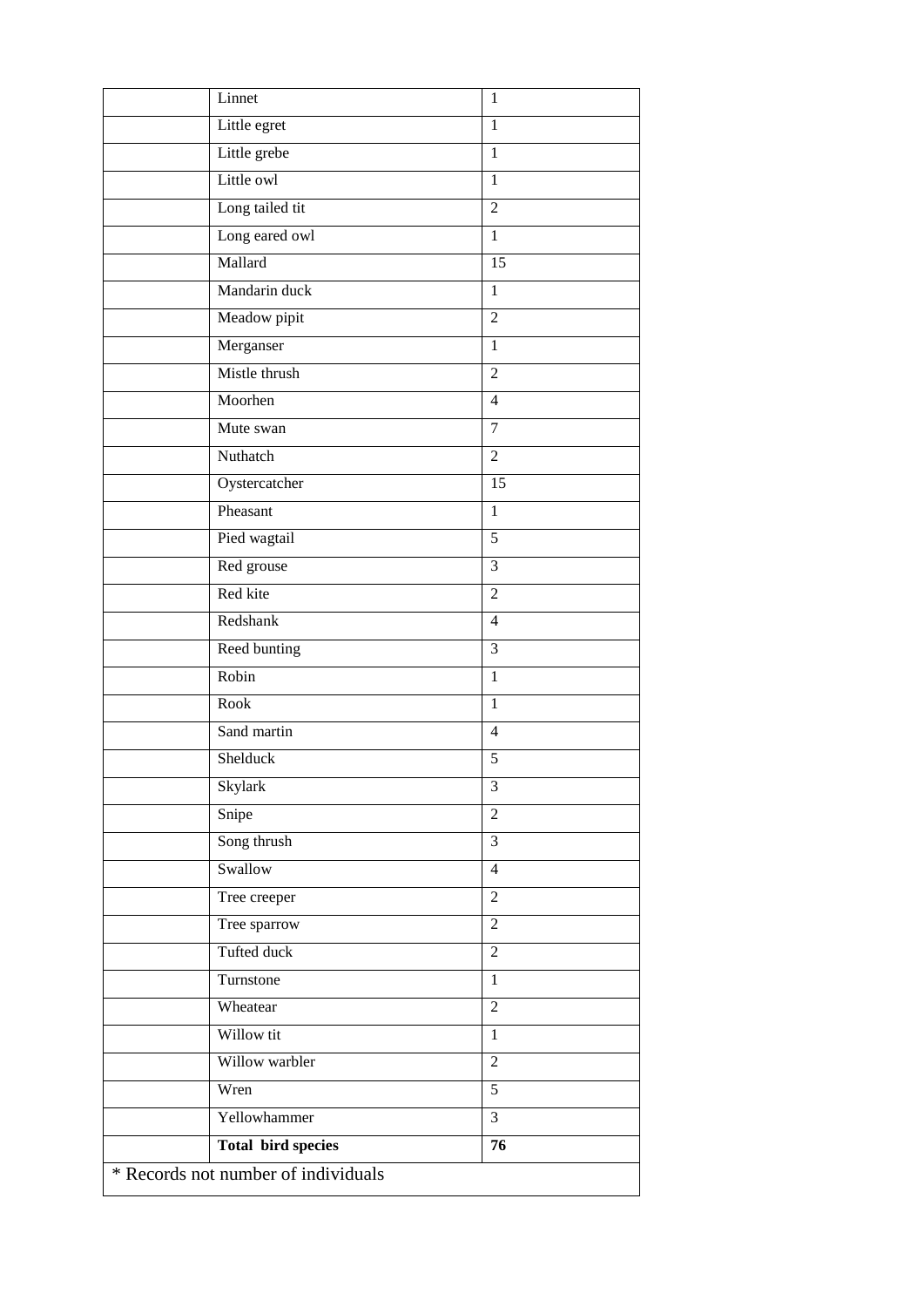| <b>Mammals</b>       | Badger (tracks/setts/latrine) | 5               |
|----------------------|-------------------------------|-----------------|
|                      | <b>Brown</b> hare             | 4               |
|                      | Brown rat                     | 1               |
|                      | Common seal                   | 1               |
|                      | Deer (tracks/droppings)       | $\overline{20}$ |
|                      | Grey squirrel                 | 1               |
|                      | Mink (tracks/scat)            | 24              |
|                      | Mink (visual)                 | 1               |
|                      | Rabbit                        | 1               |
|                      | Roe deer (visual)             | 8               |
|                      | Red Fox (tracks/scat)         | 3               |
|                      | Red Fox (visual)              | $\overline{2}$  |
|                      | Stoat                         | $\overline{2}$  |
|                      | Water vole visual             | 1               |
|                      | Water vole (latrine/burrows)  | $\overline{2}$  |
|                      | <b>Weasel</b> or Stoat        | $\mathbf{1}$    |
|                      | <b>Total mammal species</b>   | $\overline{12}$ |
| Amphibian            | Common toad                   | 1               |
|                      | Frog (tadpoles)               | $\mathbf{1}$    |
| <b>Insects</b>       | <b>Buff-tailed bumblebee</b>  | 1               |
|                      | Large white butterfly         | 1               |
|                      | Orange tip butterfly          | 9               |
|                      | Painted lady butterfly        | $\mathbf{1}$    |
|                      | Peacock butterfly             | 1               |
|                      | Small tortoiseshell butterfly | 1               |
|                      | Small white butterfly         | 3               |
|                      | Speckled wood butterfly       | $\overline{2}$  |
| <b>Plant</b>         | Marsh violets                 | $\mathbf{1}$    |
| <b>Species Total</b> |                               | 99              |